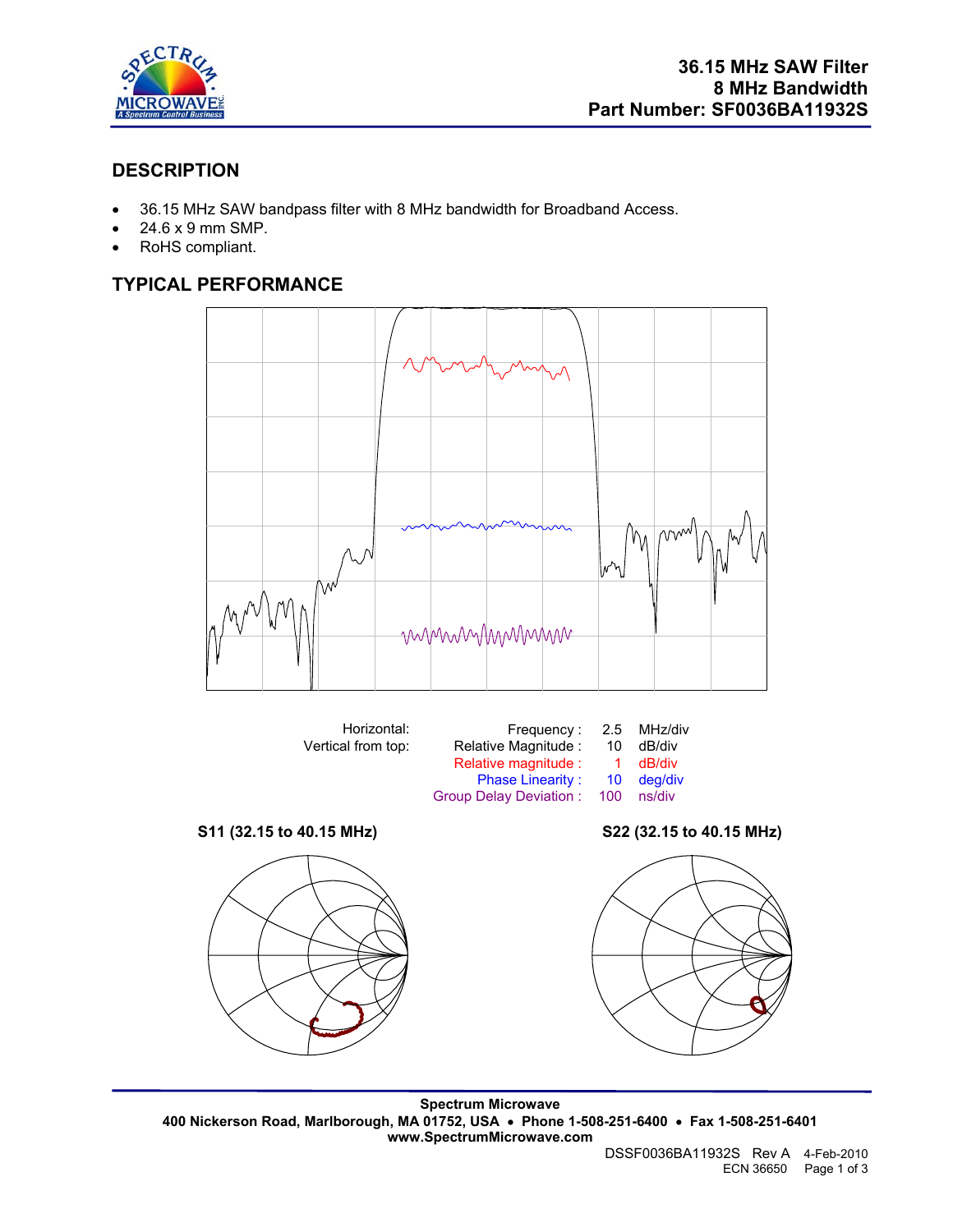

## **SPECIFICATION**

| Parameter                                | Min                 | Tvp   | <b>Max</b> | <b>Units</b> |
|------------------------------------------|---------------------|-------|------------|--------------|
| Center Frequency (Fc)                    | 36.1                | 36.15 | 36.2       | <b>MHz</b>   |
| Insertion Loss <sup>2</sup>              |                     | 22    | 23         | dB           |
| 1 dB Bandwidth                           | 7.60                | 7.75  |            | <b>MHz</b>   |
| 3 dB Bandwidth                           | 8.00                | 8.20  |            | <b>MHz</b>   |
| 38 dB Bandwidth                          |                     | 10.00 | 10.50      | <b>MHz</b>   |
| Passband Amplitude Ripple <sup>3</sup>   |                     | 0.5   | 0.7        | dB p-p       |
| Passband Phase Ripple <sup>3</sup>       |                     | 2.2   | 3          | deg p-p      |
| Passband Group Delay Ripple <sup>3</sup> |                     | 30    | 60         | ns p-p       |
| Rejection (10 to 30.9 MHz)               | 35                  | 40    |            | dВ           |
| Rejection (41.5 to 55 MHz)               | 33                  | 40    |            | dB           |
| Absolute Delay                           |                     | 1.50  |            | μs           |
| <b>Ambient Temperature</b>               |                     | 25    |            | $^{\circ}$ C |
| Source / Load Impedance                  |                     | 50    |            | Ω            |
| Substrate Material                       | 128 Lithium Niobate |       |            |              |

Notes: 1. Defined as the average of the lower and upper 3 dB frequencies.

2. Value at 36.15 MHz.

3. Measured over Fc +/- 3.8 MHz.

4. Specifications are guaranteed over the operating temperature range.

## **MAXIMUM RATINGS**

| Parameter                   | Min | иах |        |
|-----------------------------|-----|-----|--------|
| Storage Temperature Range   | -40 | 85  | $\sim$ |
| Operating Temperature Range | 20  |     | $\sim$ |
| Input Power Level           |     |     | dBm    |

## **MATCHING CIRCUIT**



#### Notes:

1. Recommend use of 5% tolerance matching components.

2. Component values may change depending on board layout.

**Spectrum Microwave 400 Nickerson Road, Marlborough, MA 01752, USA** • **Phone 1-508-251-6400** • **Fax 1-508-251-6401 www.SpectrumMicrowave.com**